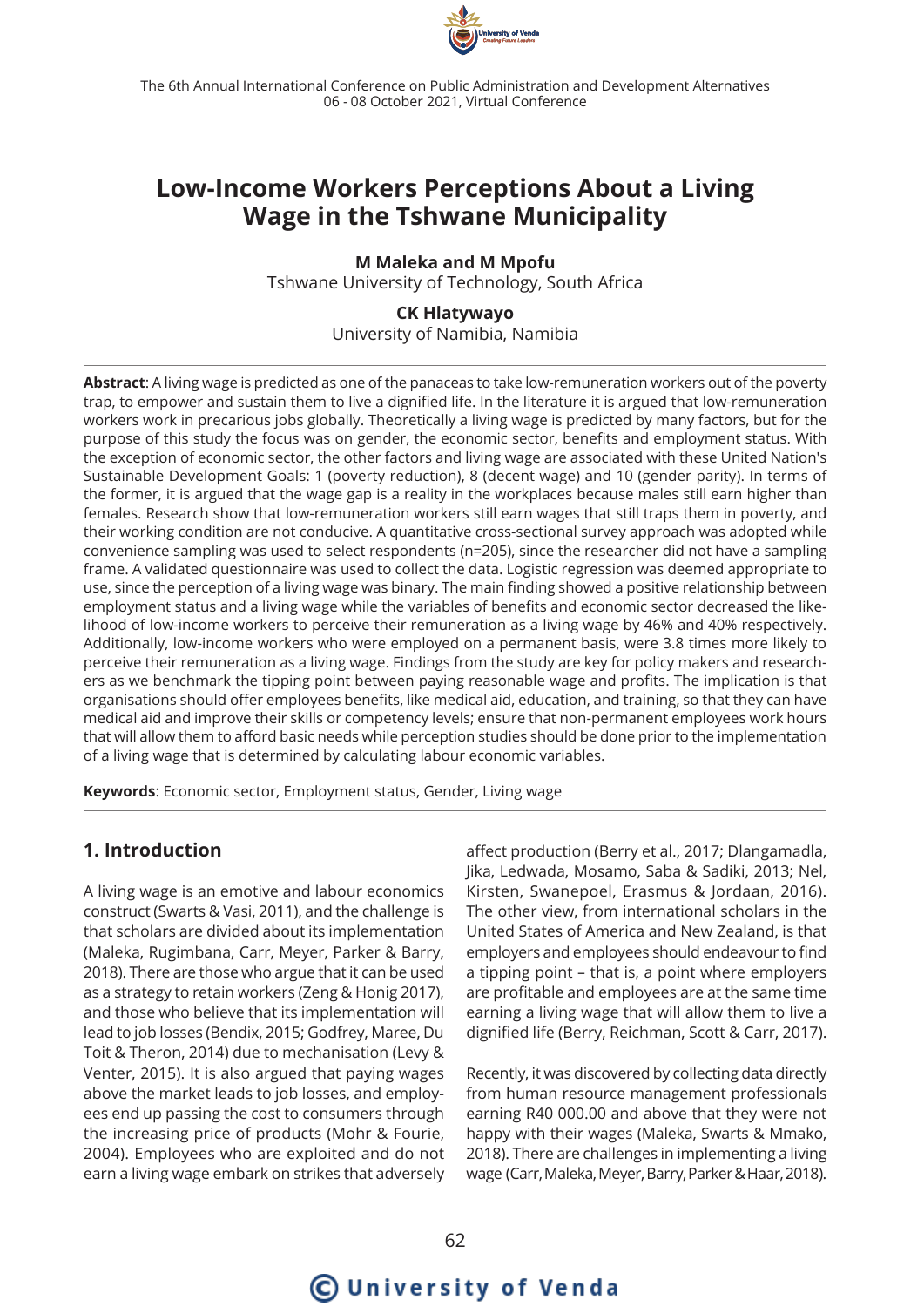It had been established in Cambodia, that the trade union did not know the living wage amount they should be bargain for (Chandararot & Dannet, 2009). In South Africa, there is no living wage legislation like in Canada (Zeng & Honig 2017). South Africa is a member Brasil, Russia, India, and South Africa (BRICS) countries, and it does not have a living wage policy low-remuneration workers (Bendix, 2015). In India, one of the BRICS countries a living wage was estimated to be 19400 rupees per month (Trading Economics, 2018). Previous research focussed on how the perceived living wage affected the levels of employee engagement, job satisfaction, and organisational commitment (Maleka & Schultz, 2018). Other research in Tshwane focussed on the narratives of employees earning below and above the estimated living wage (Maleka, 2016), and predictors of living wages (Maleka, 2017). Smith (2016) argued that Tshwane has a highest remuneration per capita in South Africa (R79 100 per annum).

The city of Tshwane has an unemployment rate of 29.9% and the labour absorption rate of 69.9%. The unemployment was 0.9% higher than the national unemployment rate (Statistics South Africa, 2019). The major economic sectors are automotive, services and government, and Tshwane contributed 26.8% to the gross domestic product (GDP) of the Gauteng Province (Statistics South Africa, 2011). However, there is gap in Tshwane living wage research that collected the data from low-income workers to determine how categorical variables (employment status, gender, and benefits predicts) are perceived to predict a living wage. In order to address gap, this study answers this research question: Are male employees who work in bigger firms or in production, who earn benefits and are permanent employees more likely to perceive their remuneration as a living wage as compared to the other groups? In the next section, the living wage is explained from human capability approach will also be discussed in the theoretical framework section. The research methodology to address the research question is discussed. The study results are also discussed, and the paper ends with comparing the results to other studies, discussing study limitations and providing recommendations.

## **2. Theoretical Framework**

There are many definitions of the living wage; however, the definition applicable in this study is that the living wage is remuneration that enables

employees to cover their household costs, save, and live a dignified life (Anker, 2011). It is a wage that has been predicted that it might be panacea to that take low-remuneration workers working mainly precarious jobs out of poverty (Berry, Reichman, Scott & Carr, 2017). Since living wage is closely related to poverty reduction, precarious jobs and gender parity it can be argued that it is associated with Sustainable Development Goals 1, 8 and 10. In 2016, the World Bank stated that half of the low-remuneration workers globally earned less than \$1.90 per day. This seems to suggest that even when they were working, they were still poor (Carr et al., 2018). In South Africa, they are employees who earn between R4000 to R11 000 (Maleka, 2017). This study, did not follow econometrics approach that aggregate macro-economic data to determine a living wage, it followed an approach where the data were collected from the low-remuneration workers (Maleka et al., 2018). This approach of including employees to determine the wage levels, using variables like gender, job title, tenure, is known as human resource agile reward strategy (Thoren, 2017).

## **2.1 Capability Approach to Living Wage**

Human capability approach was introduced by Sen, an economist from India, who argued that the living wage calculation should not focus mainly econometrics, but is should focus on how give employees freedom to live a dignified life (Maleka, Schultz, Van Hoek, Paul-Dachapalli & Ragadu, 2021). As it can be observed from Figure 1, there are three lines that explain the living wage from a human capability approach. The black solid line shows that the relationship between the living wage and human capability (i.e. gender) is linear. The blue S-Shaped, show that employees who are earning below a threshold live in poverty. On the other hand, the employees who earn above the threshold have a freedom to live a dignified life. The blue dotted line is about employees being paid any amount.

Sen's approach has influenced living wage research conducted by industrial psychologist and human resource management from New Zealand and South Africa (Carr et al., 2018). In the United States of America, Reed and Bogardus (2012) claimed that HRM researchers influenced by Sen's approach, can conduct a survey to determine whether employees perceive benefits, economic sector, employment status and gender as predictors of living wage.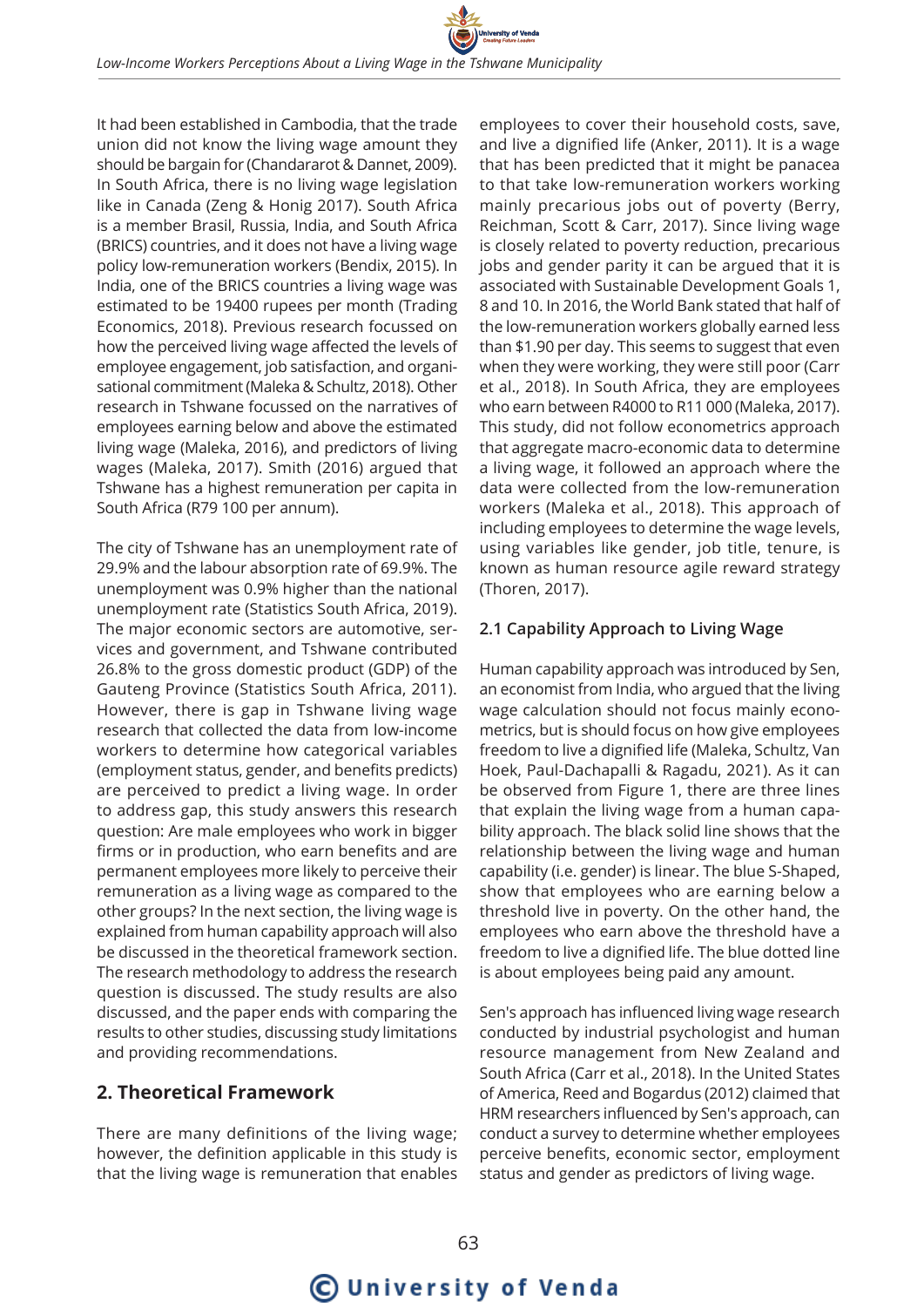

**Figure 1: Living Wage from a Human Capability Perspective**

Source: Carr *et al*. (2018)

## **2.2 Predictors of Living Wage**

The discussion below is about benefits, economic sector, employment status, and gender as predictors of a living wage.

### *2.2.1 Benefits as a Predictor of a Living Wage*

Bussin (2016) argues that employee benefits, such as housing subsidies, medical aid, and provident funds allow employees to live a dignified life. It has been found that, in South Africa, benefits contribute 25% to employees' wages (Baker, Yu & Roos, 2018). Benefits like training give employees the opportunities to enhance their skills, and as a result they might be promoted, earn better wages, and perform optimally (Van Aswegen, 2012). Furthermore, a study based on Human Development Theory showed that a benefit like education was the strongest predictor of the living wage (Gao, Schmidt, Gill & Pratt, 2011). It has been found that increases in employees' wages and benefits are an effective retention strategy (Howes, 2005). Based on the discussion it is hypothesized that:

H1: Employees earning benefits are more likely to earn a living wage as compared with those who do not earn benefits.

#### *2.2.2 Economic Sector as a Predictor of a Living Wage*

Wages in the production sector in South Africa, especially in construction, electricity, and mining, are driven by collective bargaining, which means that, since 2005 onward, wage increases have been above the consumer prices index (Baker et al., 2018). According to Valodia and Francis (2018), employees in the non-production sector (i.e., wholesale, finance, and retail) earn lower wages. This is due to employees' skill levels and the size of the enterprises or firms (Baker et al., 2018). It had been established that in some instances employees in bigger firms accept lower wages, if they are aware that they might be replaced by machines, and develop themselves so that they are promoted (Davies, 2015). Generally, employers in bigger firms pay employees higher wages than employees in smaller firms due to economies of scale (Mueller,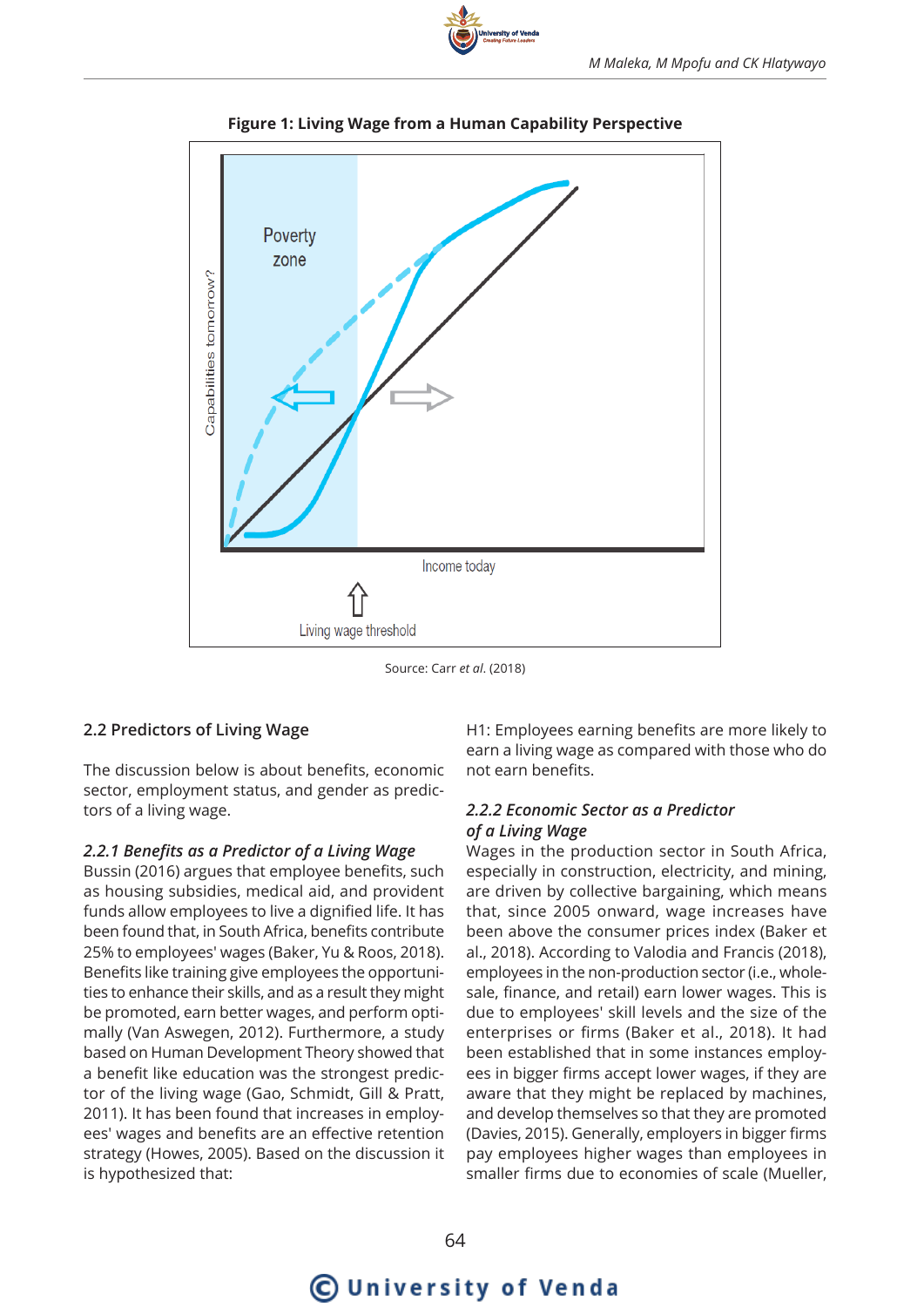Simitntzi & Quimet, 2015). Experience, education and tenure are other variables considered by employers in bigger firms not to pay employees' equal wages (Bussin, 2018). Employees in the agriculture sector do not earn the same as employees who produce products, like in mining (Finn, 2015).

H2: Employees working in bigger firms or in production sector are more likely to perceive their remuneration as a living wage as compared to those who work in small firms.

#### *2.2.3 Employment Status as a Predictor of a Living Wage*

Employees who are employed on a permanent basis are more likely to earn higher wages because their unions negotiate for better and dignified wages (Baker et al., 2018). On the contrary, casual or non-permanent workers are paid less because they sometimes work fewer hours (Linneker & Willis, 2016), are susceptible to poor working conditions, and earn wages that trap them in poverty (Bailey, 2016). In Canada and Los Angeles, there are living wage campaigns to improve the working conditions and wage levels of employees who are not employed on a permanent basis (Hannan, Bauder & Sheilds, 2016). International data in the United Kingdom showed that to curb high levels of youth employment, they were given temporary internship contract paid a lower level, and when they were employed on a permanent they earned a living and decent wage (Davies, 2015).

H3: Employee who are permanently employed are more likely to perceive their remuneration as a living wage as compared to employees who are hired on a non-permanent basis.

#### *2.2.4 Gender as a Predictor of a Living Wage*

The literature in Africa and internationally consistently indicates that males are more likely to earn a living wage as compared to females (Alize, 2011; Dube, Lester & Reich, 2016; Kramer, Myhra, Zuiker & Bauer, 2016; Tandrayen-Ragoobur, 2016). Tandrayen-Ragoobur (2016:222) opines that "the literature in wage gaps [between males and females] in Africa is limited." Alize (2011) is of the view that, when wage gapes between males and females are reduced, females will be less susceptible to family violence. To empower females, a proposition is that women should be the beneficiaries of the implementation of a living wage policy in Ireland and in the United Kingdom (Bargain, Doorley & Van Kerm, 2016).

H4: Males are more likely to perceive their remuneration as a living wage as compared to females.

Mathematically the study theoretical framework is written as follows:

#### Odds (*living wage*) =

*e* β0 + β1 (benefits) + β2 (economic sector) + β3 (employment status) + β4 (Gender)

Where

- *• e* is an exponent;
- β0 is a constant;
- β2; and
- Benefits, economic sector, employment status are and gender are categorical predictors.

In the next section, the methodology followed in this study is discussed.

## **3. Methodological Approach**

The research design was a cross-sectional survey (Struwig & Stead, 2013). The data were collected from May to July 2018 using a convenience sampling technique. As suggested by Bless, Higson-Smith, and Sithole (2013), a non-probability sampling technique was used since the researcher did not have a sampling frame. A validated questionnaire was used to collect the data. Section A of the questionnaire comprised biographical data (refer to Table 1). Section B of the questionnaire comprised a job satisfaction scale developed by Spector (1985), and for the purpose of this study, only benefits items were selected. The overall Cronbach's alpha was 0.82, which was within the 0.60 to 0.90 reliability range suggested by Maree (2016). Prior to data collection, content validity was achieved by presenting the questionnaire to human resource experts at the university. The outcome variable was employees' perception living wage, where respondents selected "yes" or "no" responses. Since the outcome (i.e. perception of living wage) variable was binary (0=No, 1=Yes), logistic regression was deemed an appropriate statistical test as suggested by Hosmer, Lemeshow, and Sturdivant (2013). Female was coded as 0 and male was coded as 1. Economic sector was classified into two categories: production and non-production. Production was coded as 0 and non-production was coded as 1, and non-permanent was coded as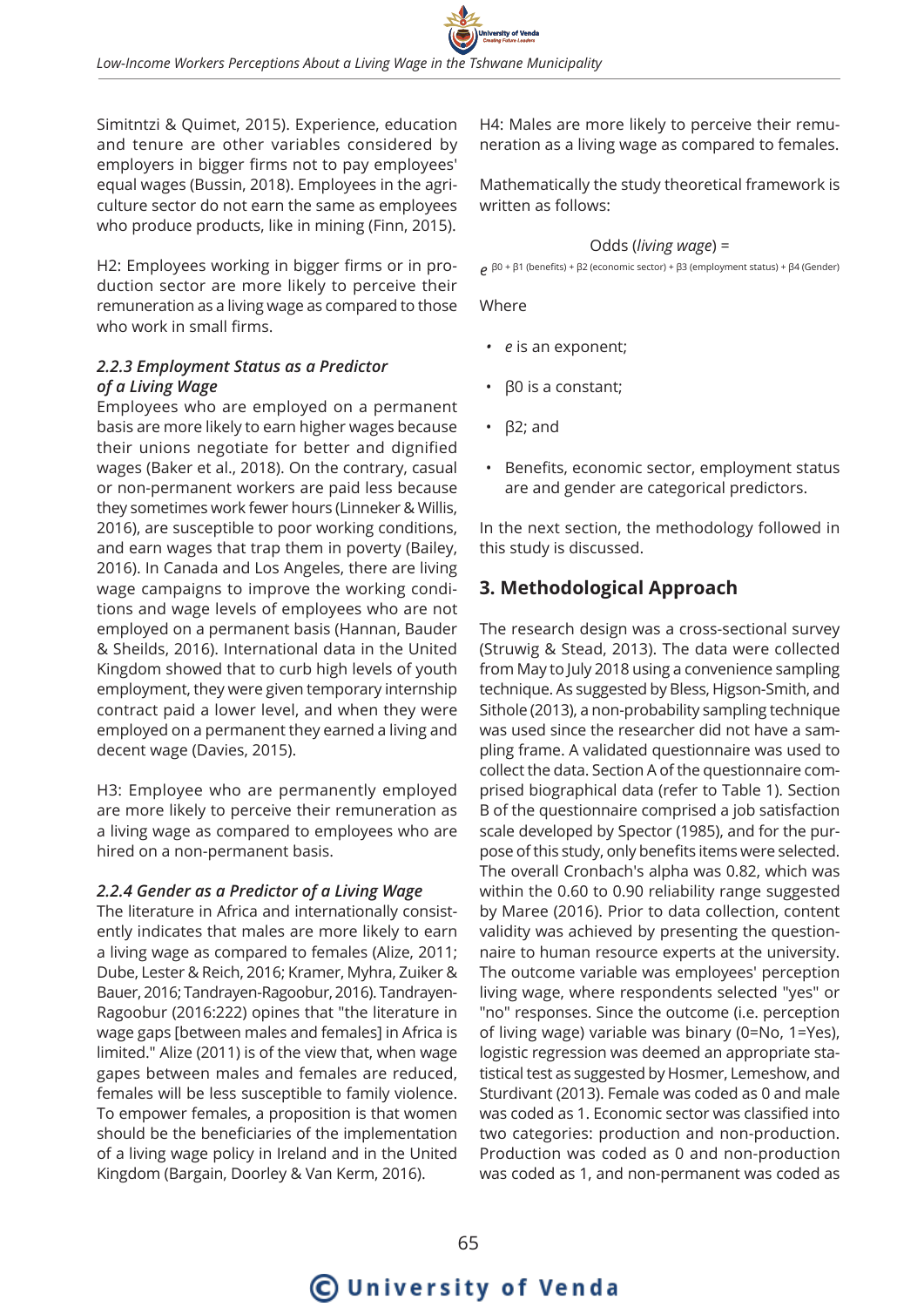

0 and permanent was coded as 1. The data were analysed in analysed in Statistical Package for Social Sciences version 25. The researcher was given ethical clearance by a university in South Africa. Prior to data collection, the respondents were informed that their participation was voluntary, and their identities were anonymised and kept confidential by not asking them information that could be linked to them.

### **4. Results**

Discussed in this section are the descriptive statistics (frequencies, percentages, means, and standard deviations) and inferential statistics (logistic regression) and results from the Loess curve.

#### **4.1 Descriptive Data**

The data showed that 107 out 204 (52.2%) of the respondents were female, and 109 out of 166 (65.7%) of the respondents were working in the non-production economic sector. The majority of the respondents, 105 out of 184 (65.7%), were not employed on a permanent basis.

On average, respondents earned R6 633.80, which was within the range of R4000.00 and R11 000.00

predicted in the Maleka (2017). Presented next are the logistic regression data.

#### **4.2 Logistic Regression**

Logistic regression does not have a multicollinearity command. As suggested by Leech, Barret, and Morgan (2016), the variance inflation factor (VIF) was calculated using the linear regression command. Field (2013) opines that a VIF value close to 1 shows that there are no multicollinearity issues. The VIF formula is as follows: VIF =  $\sum$  VIF/ $k$  i=1. K is the number of independent variables. The VIF values were as follows: economic sector (1.03), employment status (1.07), benefits (1.07) and gender (1.0.4). Adding all the VIFs and dividing them by k=3 equalled 1.05. The data in Table 2 show that the model as a whole explained between 28.90% (Cox & Snell R) and 39.80% (Nagelkerke R) square variance of in perception of living wage.

The data in Table 3 show that the chi-square for the Hosmer and Lemeshow Test was 5.01 with a significant value of 0.756. According to Pallant (2016), since the significant value was larger than 0.05, the data supported the model. The classification percentage was 70.5%. Classification percentage value

#### **Table 1: Biographical Data**

| <b>Variable</b>   | <b>Frequency</b>     | Percentage             |
|-------------------|----------------------|------------------------|
| Gender            | Male (98)            | Male (47.8%)           |
|                   | Female (107)         | Female (52.2%)         |
| Economic sector   | Production (57)      | Production (34.3%)     |
|                   | Non-production (109) | Non-production (65.7%) |
|                   | Missing (39)         |                        |
| Employment status | Permanent (79)       | Permanent (57.1%)      |
|                   | Non-permanent (105)  | Non-permanent (42.69%) |
|                   | Missing (21)         |                        |

Source: Authors

**Table 2: Model Summary**

| <b>Step</b>                                                                                 | -2 Log likelihood | <b>Cox &amp; Snell R square</b> | Nagelkerke R square |  |  |  |
|---------------------------------------------------------------------------------------------|-------------------|---------------------------------|---------------------|--|--|--|
|                                                                                             | 150.023a          | 0.298                           | 0.398a              |  |  |  |
| .001. Estimation terminated at iteration 5 because parameter estimates changed by less than |                   |                                 |                     |  |  |  |

Source: Authors

#### **Table 3: Hosmer and Lemeshow Test**

| <b>Step</b> | COUNTRO        | - |     |
|-------------|----------------|---|-----|
|             | $\overline{ }$ |   | - - |

Source: Authors

# **C** University of Venda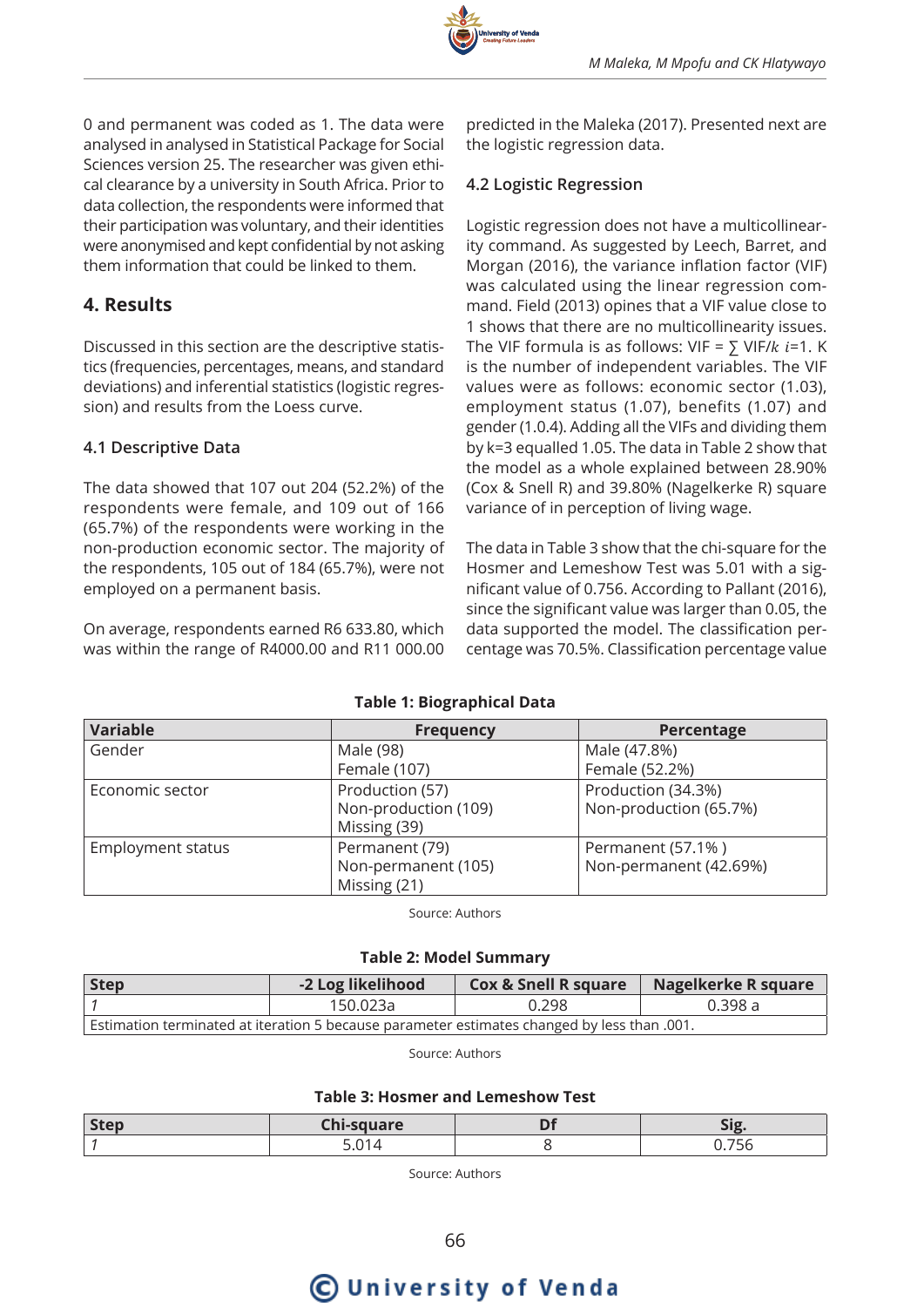|                                                                                           |                   |          |       |             |    | 95% C.I. for EXP(B) |        |       |              |
|-------------------------------------------------------------------------------------------|-------------------|----------|-------|-------------|----|---------------------|--------|-------|--------------|
|                                                                                           |                   | В        | S.E.  | <b>Wald</b> | df | Sig.                | Exp(B) | Lower | <b>Upper</b> |
| Step 1a                                                                                   | <b>Benefits</b>   | $-0.777$ | 0.174 | 19.853      |    | 0.000               | 0.460  | 0.327 | 0.647        |
|                                                                                           | Economic sector   | $-0.997$ | 0.424 | 5.530       |    | 0.019               | 0.369  | 0.161 | 0.847        |
|                                                                                           | Employment status | 1.338    | 0.416 | 10.346      |    | 0.001               | 3.811  | 1.686 | 8.611        |
|                                                                                           | Gender            | 0.568    | 0.568 | 1.945       |    | 0.163               | 1.765  | 0.794 | 3.922        |
|                                                                                           | Constant          | 2.571    | 1,224 | 4.409       |    | 0.036               | 13.077 |       |              |
| a Variable/s) entered en step 1; benefits, escapamis sester, employment status and gender |                   |          |       |             |    |                     |        |       |              |

#### **Table 4: Perceived Living Wage and Categorical Predictors**

a. Variable(s) entered on step 1: benefits, economic sector, employment status and gender. Based on the study results, H3 is supported and H1, H2 and H4 are not supported. The data statistical or mathematical model is written as follows:

Odds (*living wage*) = *e* 2.571 – 0.777 (benefits) – 0.997 (economic sector) + 1.33 (*employment status*)

Source: Authors

indicates "how well the model is able to predict the correct category for each case" (Pallant, 2016:177).

Presented in Table 4 is the full model with all the predictors (i.e., benefits, economic sector, and employment status). It was significant, with χ2 (4, N=205) = 51.69, p <0.01, indicating that the model was able to distinguish between respondents who perceived their remuneration as a living wage and those who did not perceive their remuneration as a living wage. Benefits were the least predictor of perceived living wage, recording an odd ratio of 0.460. Since the odds ratio was less than 1, this indicated respondents who received benefits were 0.460 times less likely to perceive that they were paid a living wage than those who did not receive benefits, controlling for all other predictors in the model. Economic sector was the second highest predictor of perceived living wage, recording an odds ratio of 0.369. Since the odds ratio was less than 1, it suggested that employees in the production sector were 0.369 times less likely to perceive that they were paid a living wage than those who worked in the non-production economic sector, controlling for all other predictors in the model. Employment status was the strongest predictor of perceived living wage, recording an odds ratio of 3.81. This suggested that employees employed on a permanent basis were 3.81 times more likely to perceive that they were paid a living wage than those who were employed on a non-permanent basis, controlling for all other factors in the model. Gender was not a significant predictor. All the beta scores were all positive, and this indicated a positive relationship between three significant independent

variables and predicted probability. This can be interpreted that when either benefits, economic sector or employment status increase, the predictive probability increased, thus increasing the likelihood that a respondent would be categorised as having a perception of earning a living wage.

## **5. Discussion**

This study aimed to contribute to the body of knowledge by determining how low-remuneration workers in Tshwane municipality perceive their remuneration as a living wage. The data showed that respondents positively perceived benefits as a predictor of a living wage. This finding is in similar with international research (Gao et al., 2011). It can be interpreted from the data that the respondents were aware that benefits contributed to their wages (Baker et al., 2018). Not offering benefits to employees (e.g. training and education) is not in line with Human Development Theory (Gao et al., 2011), and contributes to South Africa's ranking of 118 out of 187 on the human development index (Mohr, Yu & Mollentze, 2016).

The data showed that employees who are working a production and bigger firms are less likely to perceive their wages as a living wage. Davies (2015) established that employees working bigger international firms are most likely to accept lower wages when they know that they might be replaced by machines, instead they opt to develop themselves so that they might be promoted. On the contrary, Mueller et al. (2015) opined that bigger firms pay a living wage due to economies of scale. In South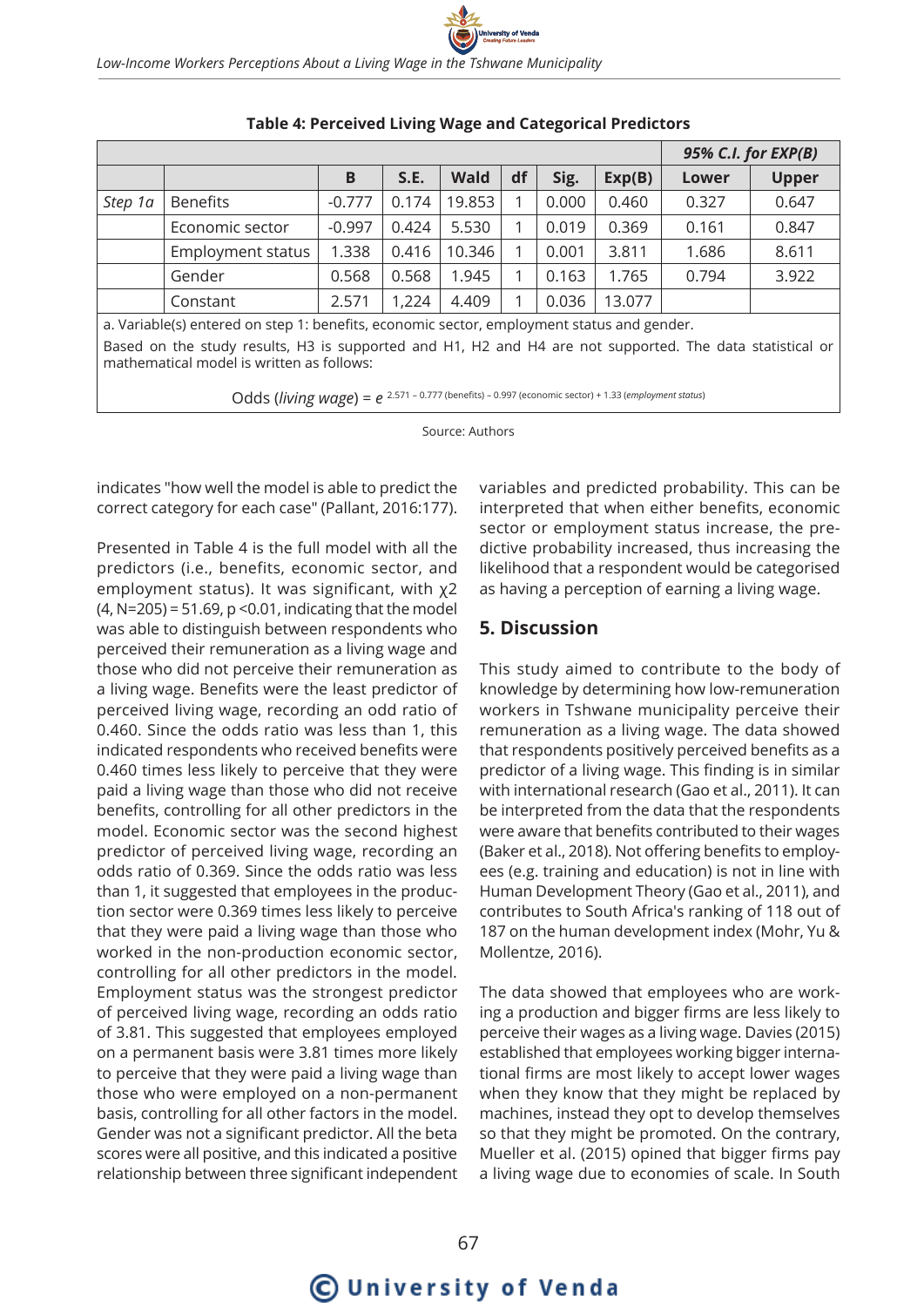

Africa, in another study conducted at a production firm where employees were earning an average of R8 000 (Dlangamadla et al., 2013), which was within the living wage range of R4 000 to R11 000 (Maleka et al., 2017), employees did not perceive their wages as a living wage. The implication for managers in the mining firm was that employees perceived R12 500 as a living wage and embarked on a violent strike where 34 mineworkers were gunned by the police (Dlangamadla et al., 2013).

The data showed that permanently employed employees perceived their wages as living wages. International research showed that permanently employees were paid higher than their non-permanent counterparts, because they worked longer hours (Linneker & Willis, 2016). In South Africa, it is argued that unions negotiate a living wage for employees (Baker et al., 2018). This data seems to suggest that employees who are hired on a temporary basis, work in precarious jobs and are not paid a living wage that would empower and sustain them to live a dignified life. It can be interpreted that non-permanent workers earned less than \$1.90 a day and can be classified as the working poor (Carr et al., 2018). In 2016, low-income workers in three universities in Tshwane municipality embarked on a strike, and they were eventually hired on a permanent basis. Their base salary was R5000.00 plus benefits like medical aid and tuition subsidy (Maleka, 2017).

This study had limitations. Firstly, a non-probability sampling technique was used to select respondents, hence its results cannot be generalised. Secondly, the study was based on a cross-sectional research design which only gave a single snapshot about employees' perceptions perception about the living wage. The sample was not symmetric in terms in terms of respondents working in the production and non-production economic sectors and respondents' employment status. There were more respondents who were working who were not permanently employed. Despite these limitations, this study further contributed to the living wage discourse by showing that paying employees a living wage using labour economics variables like benefits does not necessarily lead to positive perceptions. In South Africa, evidence showed that, even when a production firm paid a living wage, employees perceived another figure as a living wage and embarked on a strike that adversely affected production and profit (Dlangamadla et al., 2013).

Further research should be conducted in other municipalities to solicit employees' perceptions about the living wage. A comparative study should be conducted in India, China, Brazil and South Africa. Labour economics variables like firm size, productivity, household, location or city, inflation, economic indicators (e.g. growth, transport costs), and the impact of living wage on company shares should be measured. The recommendations for organisations are as follows:

- Make an awareness campaign about how benefits, economic sector and employment status contribute to the living wage;
- Offer employees benefits, like medical aid, education, and training, so that they can have medical aid and improve their skills or competency levels;
- Ensure that non-permanent employees work hours that will allow them to afford basic needs;
- Conduct perception studies prior to the implementation of a living wage that is determined by calculating labour economic variables.

In conclusion, it can be argued that, the beta scores showed a positive relationship employment status and a living wage. The relationship between economic, benefits and living wage was negative. The exponential or odd ratio results showed that benefits and economic sector decreased the likelihood of low-income workers to perceive their remuneration as a living wage by 46% and 37% respectively. Lastly, low-income workers who were employed on a permanent basis, were 3.8 times more likely to perceive their remuneration as a living wage.

## **References**

- Alize, A. 2011. The gender wage gap and domestic violence. *American Economic Review*, 100(4):1847-1859.
- Anker, R. 2011. Conditions of work and employment programme. Geneva, International Labour Office. Baker, F., Yu, D. & Roos, P. 2018. The South African labour market. Pretoria, Van Schaik.
- Bargain, O., Doorley, K. & Van Kerm, C. 2016. Minimum wages and gender gap in pay: Evidence from the UK and Ireland. Available at: https://papers.ssrn.com/sol3/papers. cfm?abstract\_id=2719605. Accessed 12 May 2019.
- Bailey, N. 2016. Exclusionary employment in Britain's broken labour market. *Critical Social Policy*, 36(1):82-103.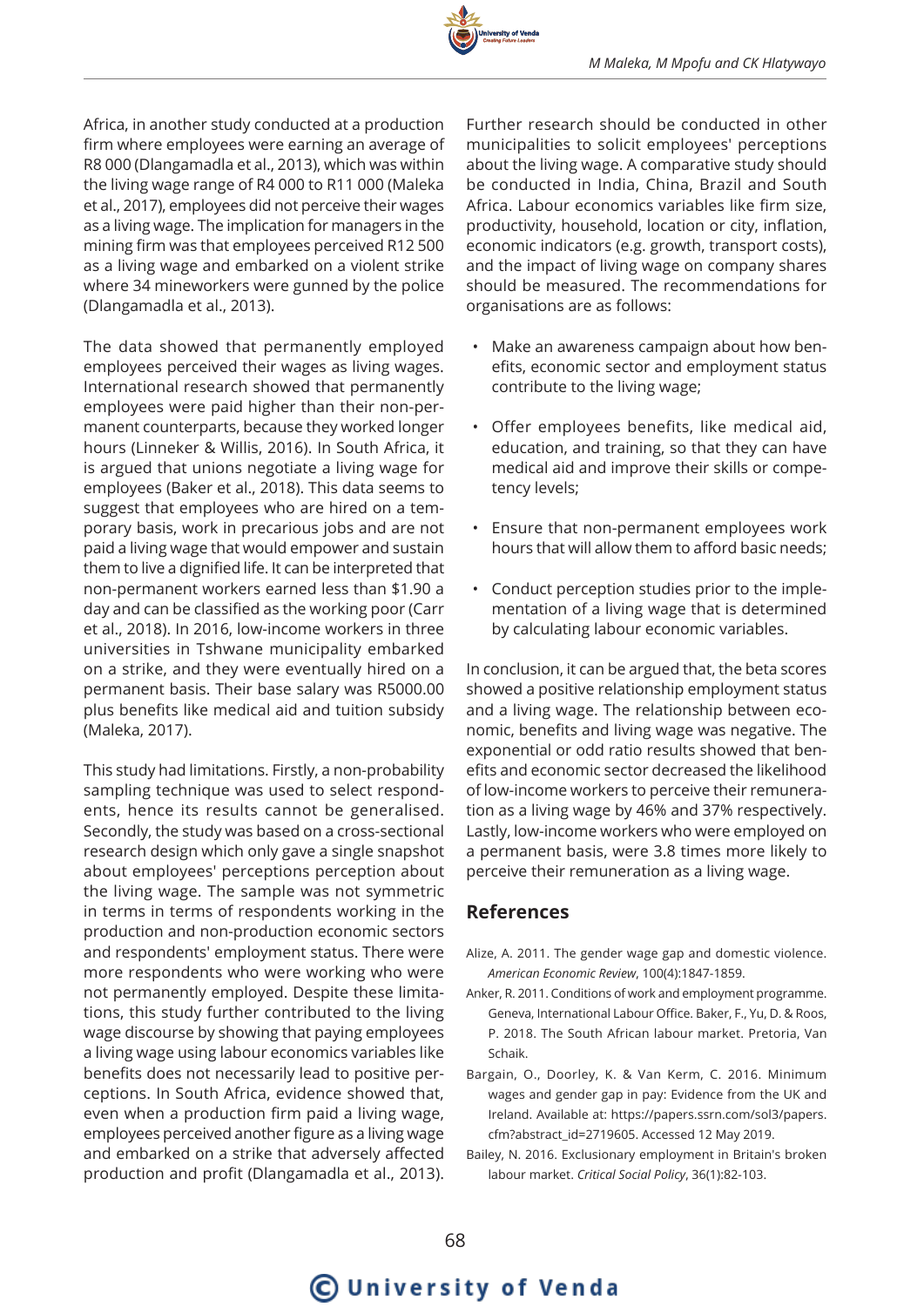Bendix, S. 2015. *Labour relations: A Southern African perspective*. Cape Town: Juta.

Berry, M.O., Reichman, W., Scott, W.C. & Carr, S.C. 2017. A "GLOW" (Global Living Organizational Wage): Where we stand on the issue of living wages. Available at: https://www.siop. org/Research-Publications/Items-of-Interest/ArtMID/19366/ ArticleID/1517/A-%E2%80%9CGLOW%E2%80%9D-Global-Living-Organizational-Wage-Where-We-Stand-on-the-Issueof-Living-Wages. Accessed 12 May 2019.

- Bless, L., Higson-Smith, C. & Sithole, S.L. 2013. *Fundamentals of social research: An African perspective*. Cape Town: Juta.
- Bussin, M. 2016. *The remuneration handbook for Africa: A practical and informative handbook for managing reward and recognition in Africa.* Johannesburg: Knowledge Resources.
- Bussin, M. 2018. *Retention strategies. The key to attract and retain excellent employees*. Johannesburg: Knowledge Resources.
- Carr, S.C., Maleka, M.J., Meyer, I., Barrie, M.L.B., Parker, J. & Haar, J. 2018. How can wages sustain a living? By getting ahead of the curve. *Sustainability Science,* 13(1). doi:10.1007/ s11625-018-0560-7.
- Chandararot, K. & Dannet, L. 2009. Living Wage Survey for Cambodia's Garment Industry. Cambodia Institute of Development Study. Davies, R. 2015. (Eds*). Making sense of modern economy*. 4th ed. London: Profile Books Ltd.
- Dlangamadla, F., Jika, T., Ledwada, L., Mosamo, S., Saba, A. & Sadiki, L. 2013. *We are prepared to kill each other: The Marikana story*. Cape Town: NB.
- Dube, A., Lester, T.W. & Reeich, M. 2016. Minimum wage shocks, employment flows and labour friction. *Journal of Labour Economics*, 34(3):663-704.
- Field, A. 2013. *Discovering statistics using IBM SPSS statistics*. London: SAGE.
- Finn, A. 2015. A national minimum wage in the context of the South African labour market. Available at: http://opensaldru. uct.ac.za/bitstream/handle/11090/786/2015\_153\_ Saldruwp. pdf?sequence=1. Accessed 12 May 2019.
- Gao, N., Schmidt, L.T., Gill, K.J. & Pratt, C.W. 2011. Building human capital to increase earning power among people with mental illnesses. *Psychiatric Rehabilitation Journal*, 35(2):177.
- Godfrey, S., Maree, J., Du Toit, D. & Theron, J. 2014. *Collective bargaining in South Africa: Past, present and future*. Cape Town: Juta.
- Hannan, C., Bauder, H. & Sheilds, J. 2016. Illegalized migrant workers and the struggle for a living wage: Precarious work and the struggle for living wages – alternate routes. *A Journal of Critical Social Research*, 27:109-136.
- Hoboken, N.J., Wiley. Kramer, K.Z., Myhra, L.L., Zuiker, V.S. & Bauer, J.W. 2016. Comparison of poverty and remuneration disparity of single mothers and fathers: 1990-2010. *Gender Issues*, 33(1):2241.
- Hosmer, D.W., Lemeshow, S. & Sturdivant, R.X. 2013. *Applied logistical regression*. 3rd ed. New York: Wiley & Sons, Inc.
- Howes, C. 2005. Living wages and retention of homecare workers in San Francisco. *Industrial Relations*, 44(1):139-163.
- Judge, T.A., Piccolo, R.F., Podsakoff, N.P., Shaw, J.C. & Rich, B.L. 2010. The relationship between pay and job satisfaction: A meta-analysis of the literature. *Journal of Vocational Behaviour*, 77:157-167.
- Leech, N.L., Barret, K.C. & Morgan, G.A. 2016. IBM SPSS for intermediate statistics: Use and interpretation. New York: Routledge.
- Levy, R. & Venter, A. 2015. *Labour relations in South Africa*. 5th ed. Cape Town: Oxford University Press.
- Linneker, B. & Willis, J. 2016. The living wage and in-work poverty reduction: Impacts on employer and worker. *Environment and Planning: Government and Policy*, 34(5):759-779.
- Maleka, M.J. 2016. Narratives of employees visiting Tshwane mall who earn above and below an estimated living wage. Paper presented at the GBATA Conference, Dubai.
- Maleka, M.J. 2017. Exploring the relationship between a living wage and human resources outcomes: Evidence from Tshwane Marabastad Mall. Paper presented at the GBATA Conference, Austria.
- Maleka, M.J., Rugimbana, R., Carr, S., Meyer, I., Parker, J. & Barry, M. 2018. Reflections on a study conducted in New Zealand and South Africa to ascertain the extent to which living wages are a panacea for a quality life for low-remuneration workers. SAGE Research Methods Cases. doi:10.4135/9781526449 481.
- Maleka, M.J., Schultz, C.M., Van Hoek, L., Dachapalli, L. & Ragadu, S. 2017. Measuring employee engagement of low-remuneration workers either working at or visiting Marabastad Mall in the City of Tshwane Metropolitan Municipality. *Journal of Economics and Behavioral Sciences*, 9(5):74-82.
- Maleka, M.J., Schultz, C.M., Van Hoek, L., Dachapalli, L. & Ragadu, S.C. 2021. Union membership as a moderator in the relationship between living wage, job satisfaction and employee engagement. *The Indian Journal of Labour Economic*. Available at: https://doi.org/10.1007/s41027-021-00322-0.
- Maleka, M.J. & Schultz, C. 2018. Three groups different living wage perceptions affecting work engagement, organisational commitment, and job satisfaction. Paper presented at the IBC Conference, Mauritius.
- Maleka, M.J., Swarts, I. & Mmako, M. 2018. Happiness index for human resource management practitioners associated with the professional body. *Journal of Economics and Behavioral Sciences*, 10(5):297-305.

Maree, K. 2016. *First steps in research*. 2nd ed. Pretoria: Van Schaik.

- McGraw-Hill. Smith, C. 2016. Tshwane beats Jozi, CT in highest per capita personal remuneration. Available at: https://www. fin24.com/Economy/tshwane-beats-jozi-ct-in-highest-percapitapersonal-remuneration-20160808. Accessed 9 August 2019.
- Mohr, P. & Fourie, F. (Eds). 2004. *Economics in South Africa.* 3rd ed. Pretoria: Van Schaik.
- Mohr, P., Yu, D. & Mollentze, S. 2016. *Economic Indicators.* 5th ed. Pretoria, Van Schaik.

# C University of Venda